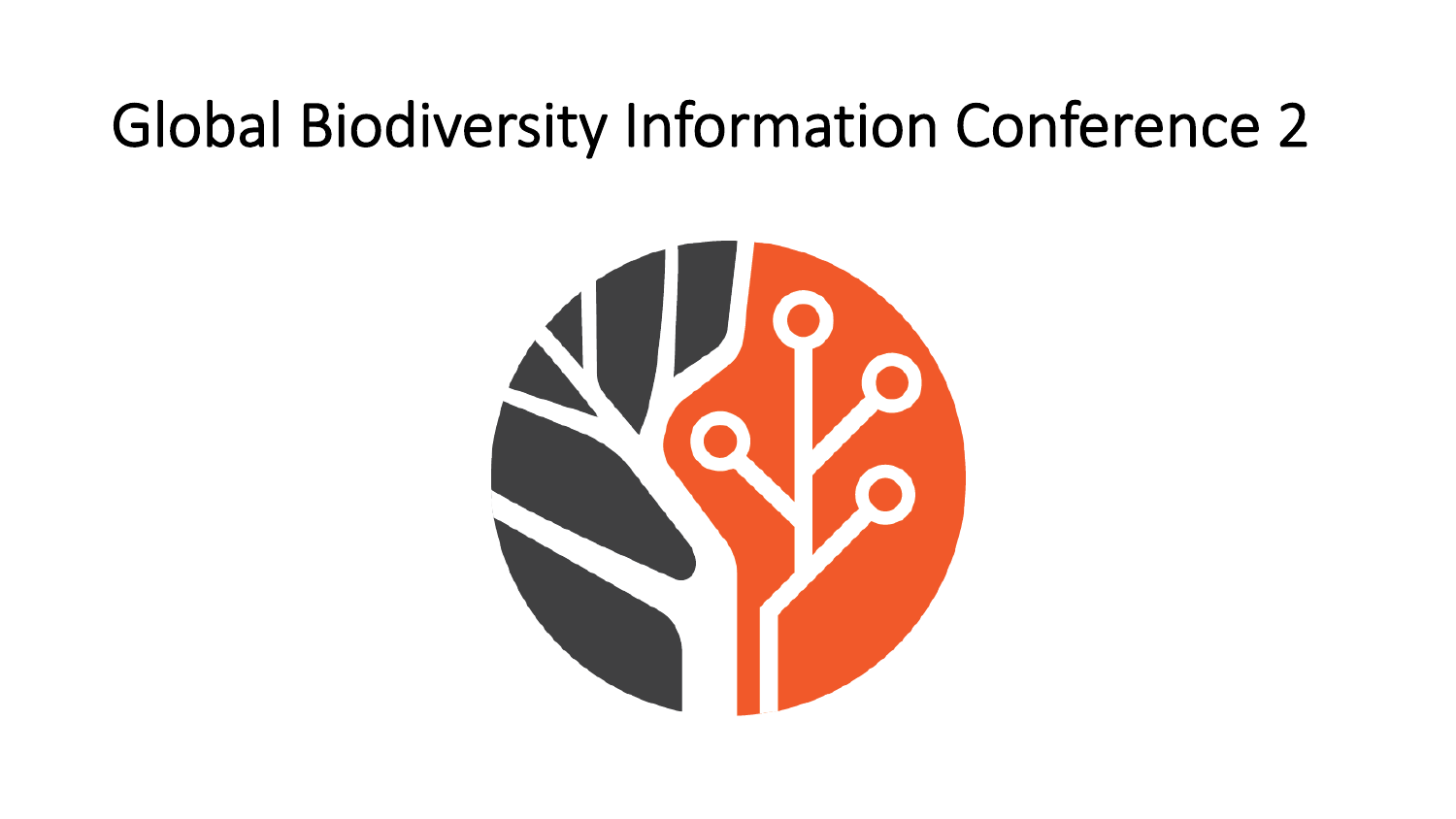

Global "Outlooks":

e.g. World Economic Outlook (IMF) Global Biodiversity Outlook 1-5 (CBD) Global Environment Outlook 1-6 (UNEP GEO; GEO1-6) Global Waste Management Outlook (UNEP) etc.

Global Biodiversity Informatics Conference 1 (GBIF) 2012 Global Biodiversity Informatics Outlook (GBIF) Global Biodiversity Information Conference 2 (GBIF) 2018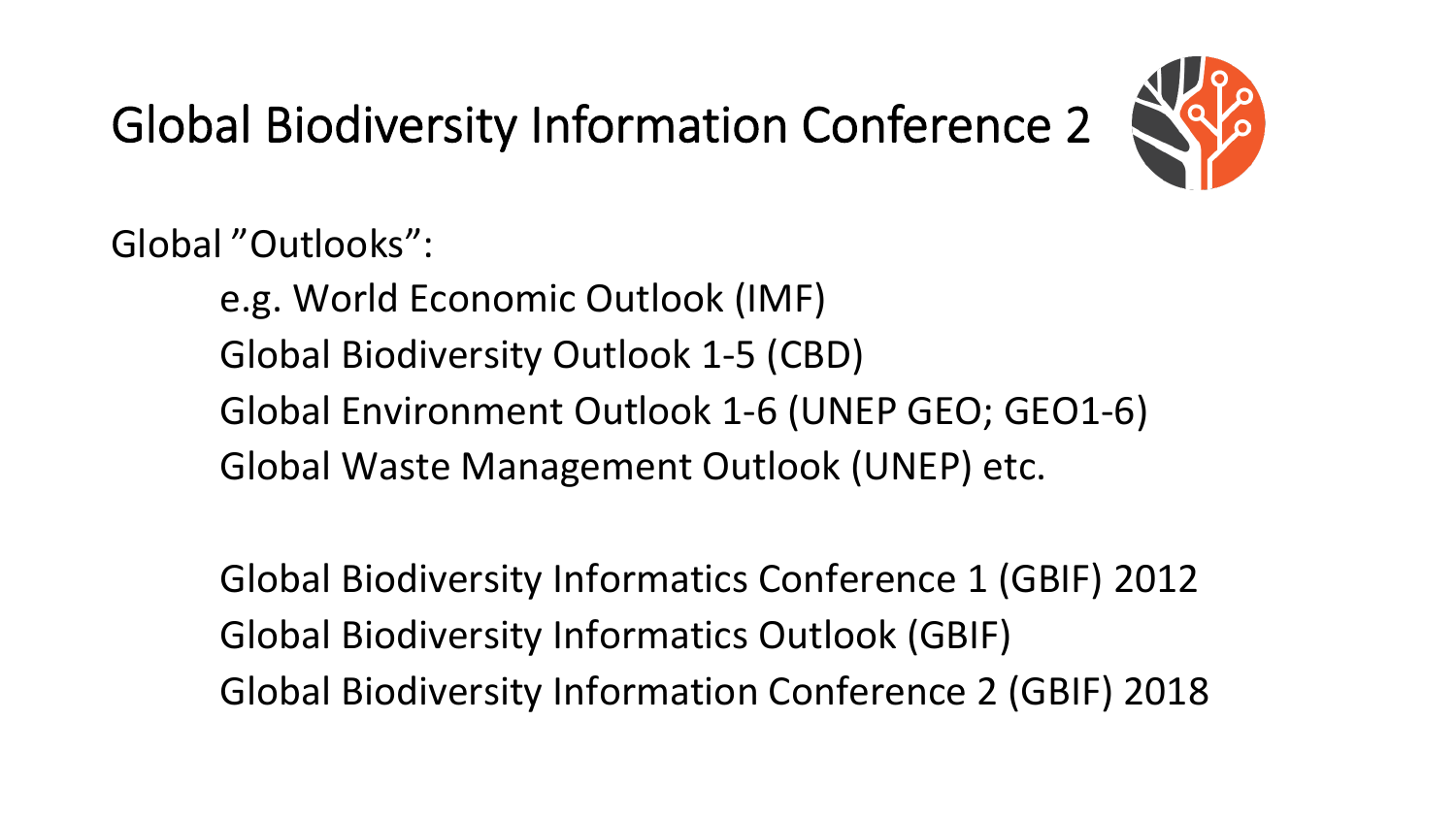

GBIO: 

"...preserving and restoring biodiversity and maintaining the planet's ecosystem services."

1. Biodiversity informatics does not merely contribute towards meeting these goals: it is fundamental to achieving them.

2. The Global Biodiversity Informatics Outlook (GBIO) offers a framework for reaching a much deeper understanding of the world's biodiversity, and through that understanding the means to conserve it better and to use it more sustainably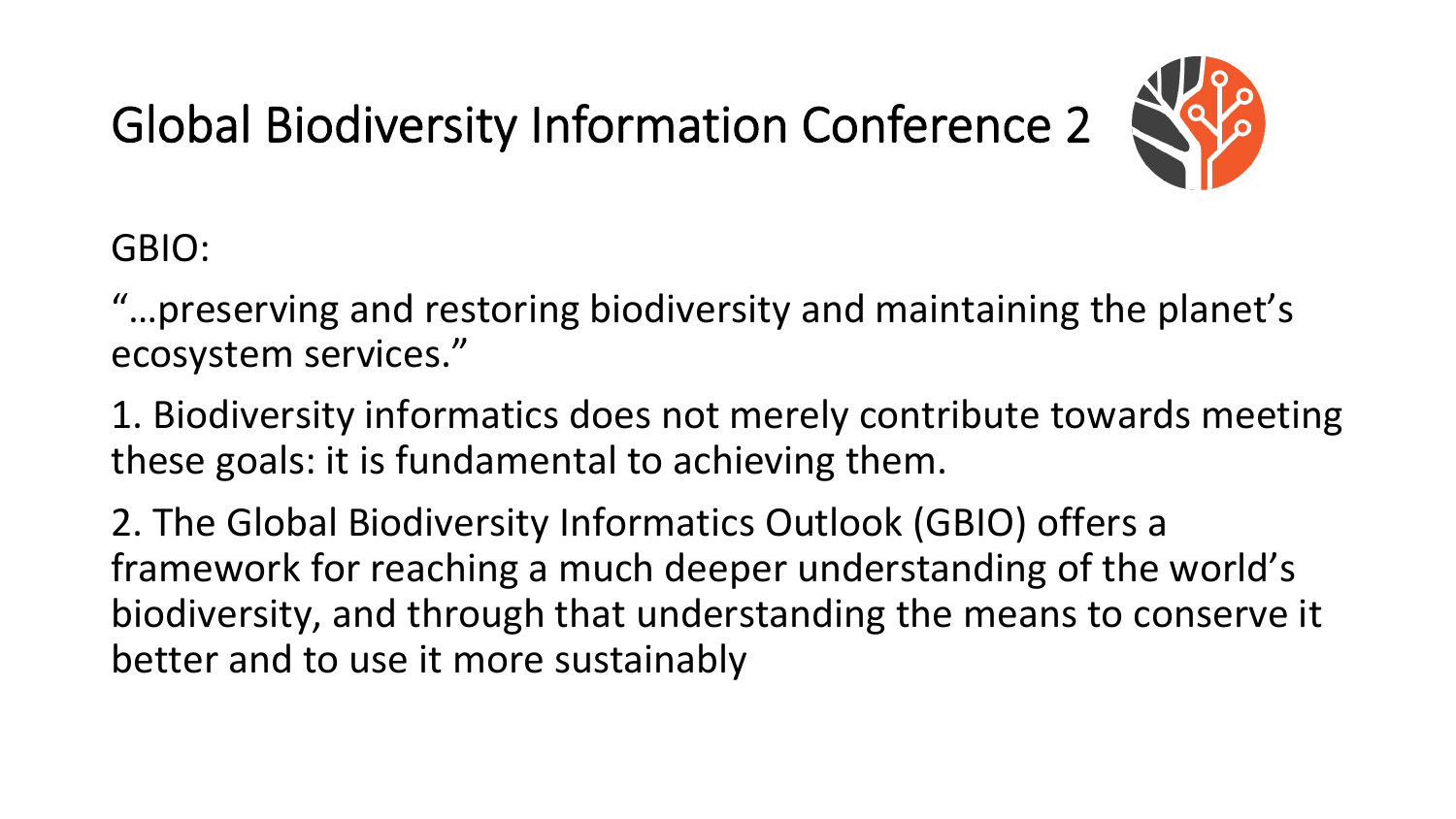

#### GBIO Focus Areas A-D: Culture, Data, Evidence, Understanding

A: Open Access and re-use culture; Data Standards; Persistent Storage and Archives; Policy Incentives; Biodiversity Knowledge Network

B: Published Materials; Collections and Specimens; Field Surveys and Observations; Sequences and Geniomes; Automated Remote-sensed observations

C: Fitness-for-use and Annotations; Taxonomic Framework; Integrated Occurrence Data; Aggregated Species Trait Data; Comprehensive Knowledge Access

D: Mutli-scale Spatial Modelling; Trends and Predictions; Modelling Biological Systems; Visualization and Dissemination; Prioritizing New Data Capture

https://assets.ctfassets.net/uo17ejk9rkwj/7Kj8EyXDwW2IUWKk2WYOaE/ 85947f585b9c6255c9b72b9325ba44b6/GBIO.pdf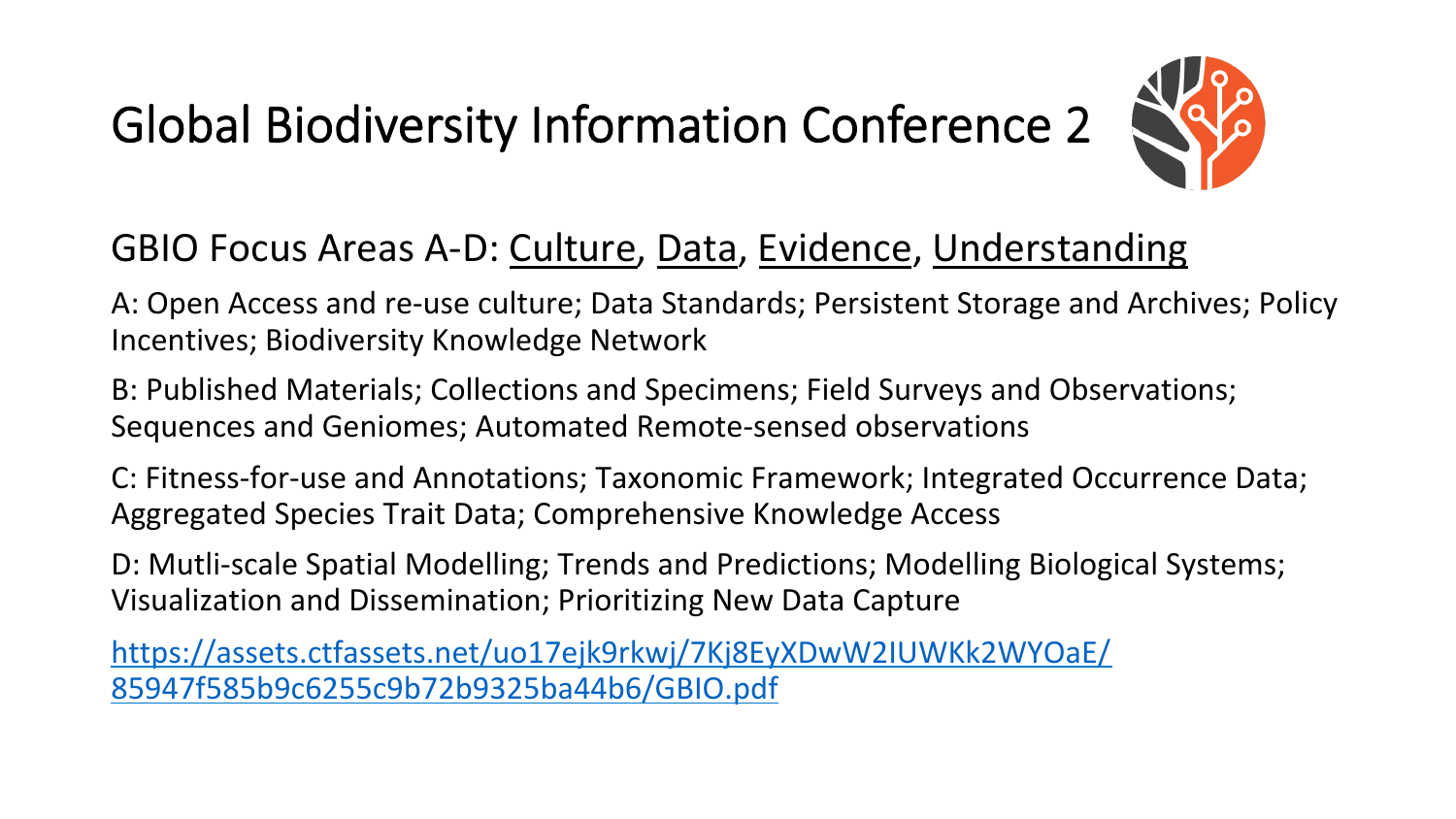

The intention is to establish a viable mechanism for the international community to agree priorities and design and deliver an interconnected information infrastructure for all aspects of biodiversity, all via collaborative distributed efforts.

- 1. A conference in Copenhagen in the last week of July, followed by
- 2. wide international consultation before
- 3. finalizing a strategy document.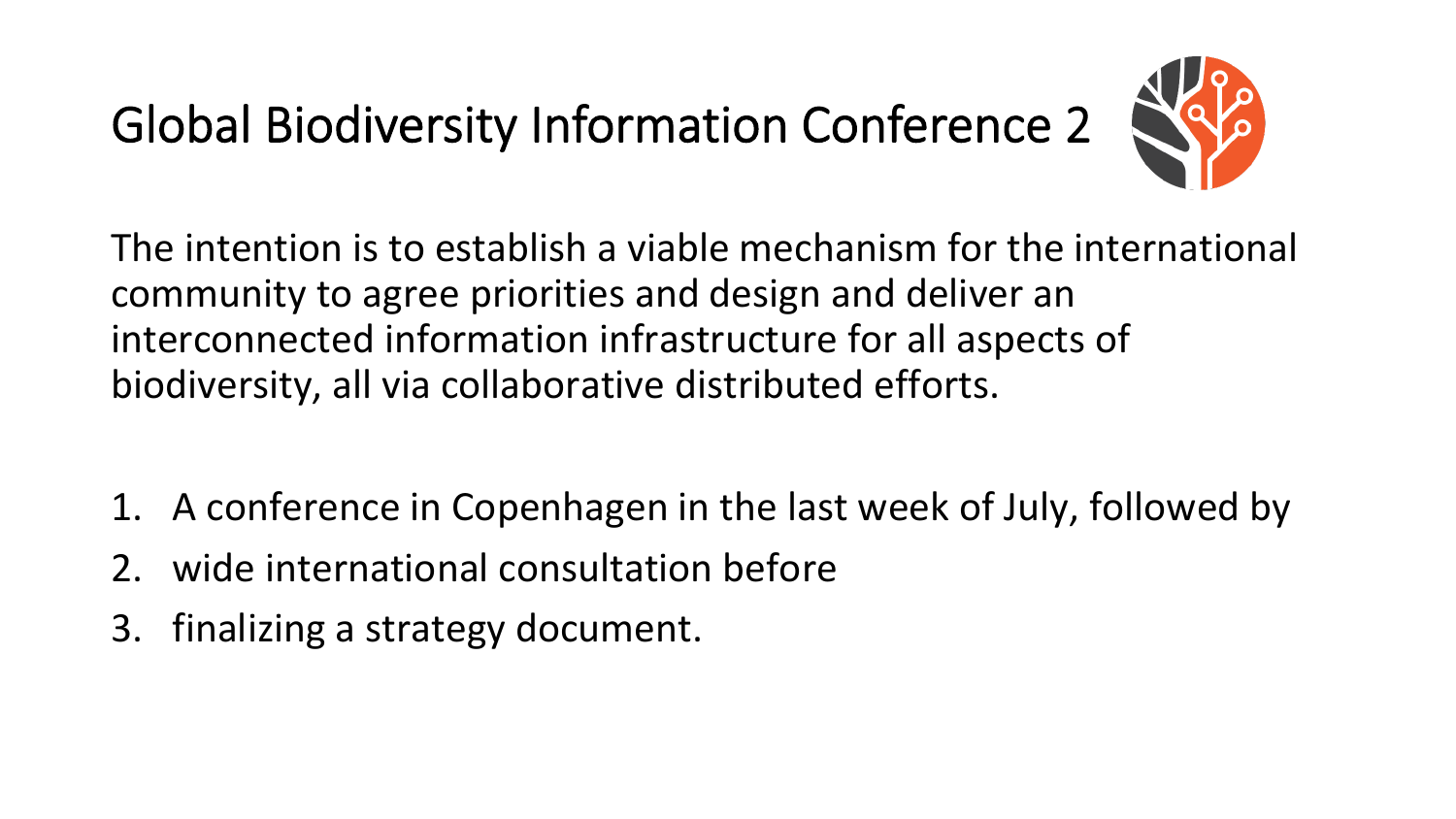

"The Global Biodiversity Informatics Outlook helps to focus effort and investment towards better understanding of life on Earth and our impacts upon it. It proposes a framework that will help harness the immense power of information technology and an open data culture, to gather unprecedented evidence about biodiversity and to inform better decisions."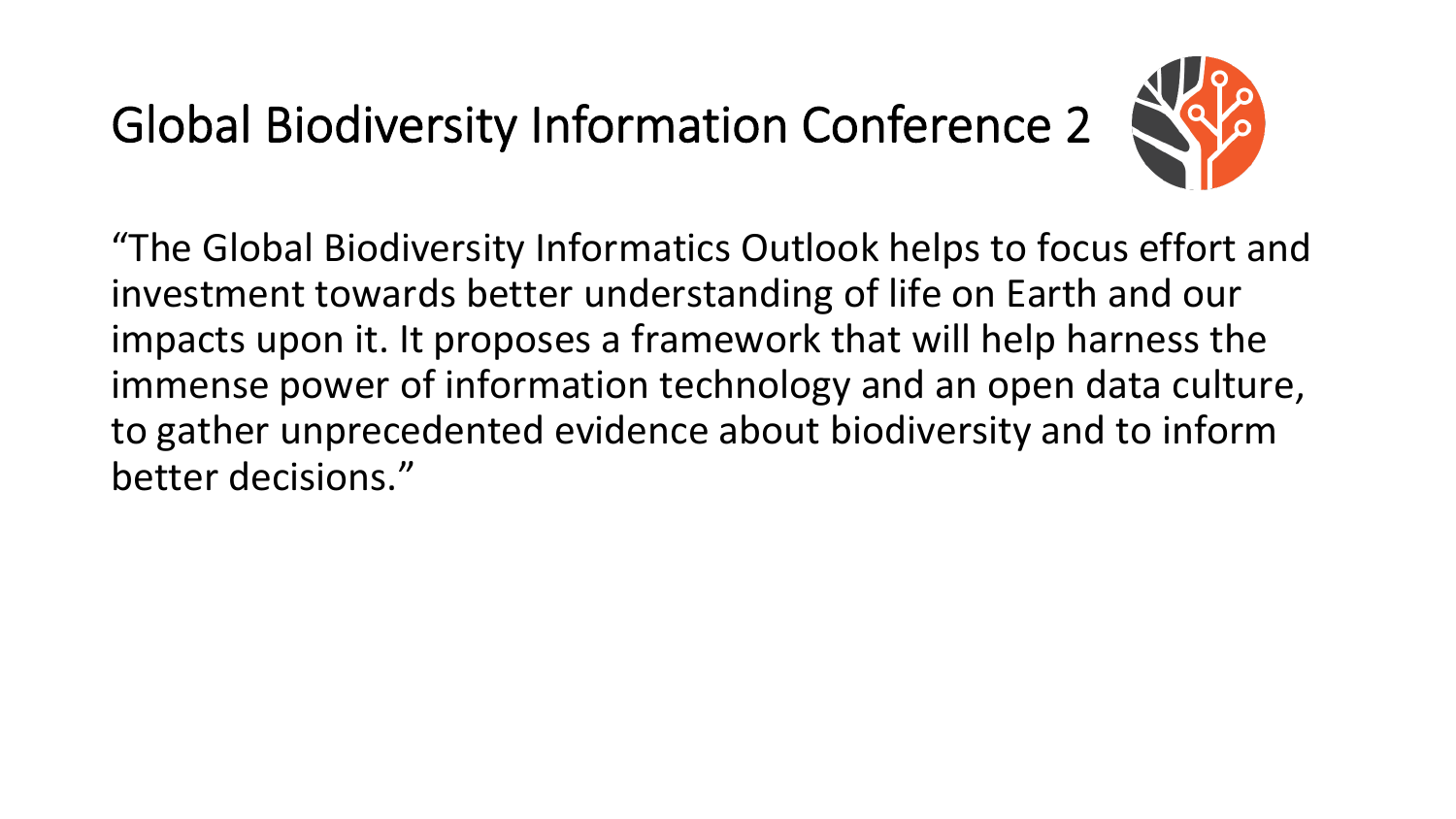

"A critical opportunity for us to accelerate and improve management and access to biodiversity information for the entire global community. Achieving these goals would simultaneously assist with modernization of international taxonomic efforts, with implementation of the biodiversity component to fit into earth observing systems, and with implementing the Sustainable Development Goals."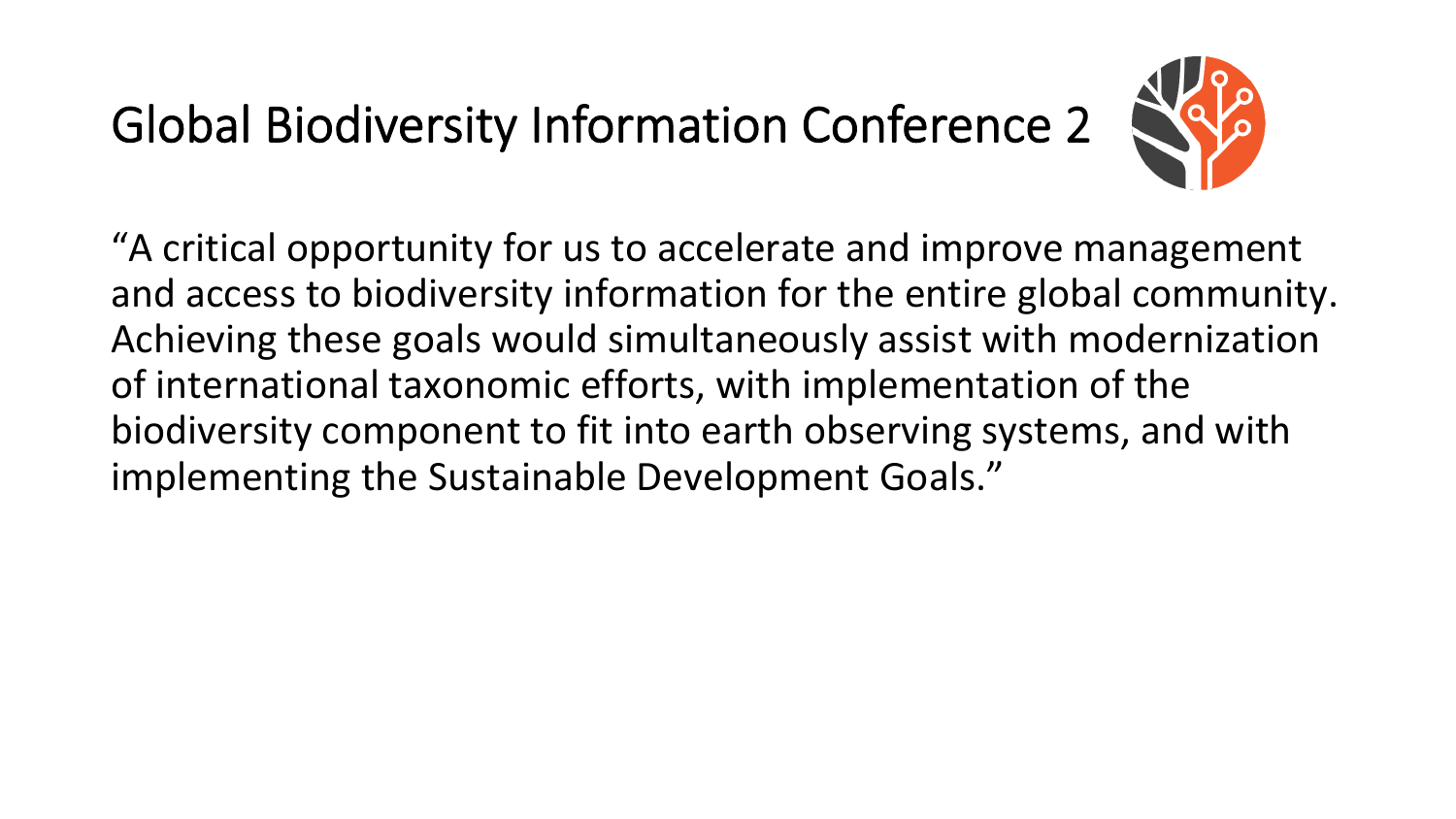

What now? In Europe?

|                                  | 2012                                           | 2018 | 2012                                 | 2018 | 2012                                          | 2018 | 2012                                           | 2018 | 2012                                            | 2018 |
|----------------------------------|------------------------------------------------|------|--------------------------------------|------|-----------------------------------------------|------|------------------------------------------------|------|-------------------------------------------------|------|
| <b>Assessment and indicators</b> |                                                |      |                                      |      |                                               |      |                                                |      |                                                 |      |
| <b>Under-</b><br>standing        | <b>Multi-scale Spatial</b><br><b>Modelling</b> |      | <b>Trends, Predictions</b>           |      | <b>Modelling Biological</b><br><b>Systems</b> |      | Visualization,<br><b>Dissemination</b>         |      | <b>Prioritizing New</b><br><b>Data Capture</b>  |      |
|                                  | ***                                            |      | **                                   |      | $\ast$                                        |      | $**$                                           |      | $**$                                            |      |
| <b>Evidence</b>                  | Fitness-for-use,<br><b>Annotations</b>         |      | <b>Taxonomic</b><br><b>Framework</b> |      | Integrated<br><b>Occurrence Data</b>          |      | <b>Aggregated Species</b><br><b>Trait Data</b> |      | <b>Comprehensive</b><br><b>Knowledge Access</b> |      |
|                                  | ***                                            |      | ****                                 |      | ****                                          |      | $**$                                           |      | ***                                             |      |
| <b>Data</b>                      | <b>Published Materials</b>                     |      | Collections,<br><b>Specimens</b>     |      | <b>Field Surveys,</b><br><b>Observations</b>  |      | Sequences,<br>Genomes                          |      | Autom. Remote-<br>sensed Observations           |      |
|                                  | ***                                            |      | ****                                 |      | ****                                          |      | ****                                           |      | $**$                                            |      |
| Culture                          | <b>Open Access</b>                             |      | Data Standards                       |      | <b>Persistent Archives</b>                    |      | <b>Policy Incentives</b>                       |      | <b>Biodiversity</b><br><b>Knowledge Network</b> |      |
|                                  | ***                                            |      | ****                                 |      | $**$                                          |      | $**$                                           |      | $**$                                            |      |